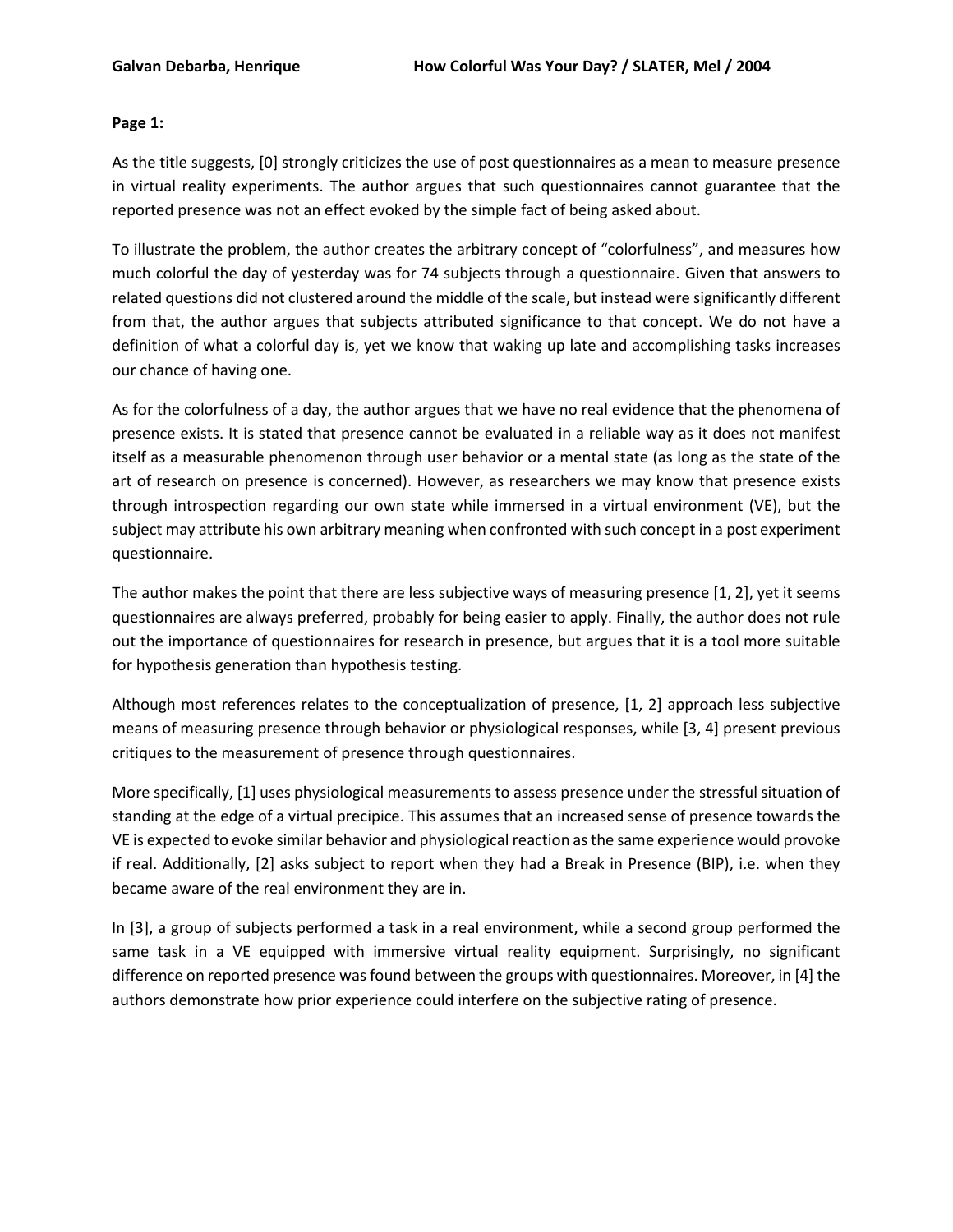## **Page 2:**

This paper was cited 272 times according to Google scholar on june 14<sup>th</sup> 2019. The most recognized of these papers is [5] in 2005, which provides an overview of the state of the art of research on presence, and suggests a link with research on neuroscience. This paper explicitly recalls the issues induced by measuring presence through questionnaires and briefly discusses some behavioral alternatives (e.g. induced body movement).

On the contrary, a more recent meta-analysis from 2016 [6] computes the power of immersive features for eliciting presence by considering only prior studies relying on self-reports. Their authors argue that body movements (e.g. leaning), physiological arousal and memory tests may carry some ambiguity in reporting spatial presence.

Beyond these two review papers, most other papers often cite [0] as a means to define presence (i.e. ignoring the main core of the discussion), or to justify the usage of measurements that does not consists solely of questionnaires. There are also papers that further develop the concept of presence and propose new means of measurement; even though these are not among the most cited, they are the most interesting for this discussion.

Although there is (still) no generalizable approach to objectively measure presence, physiological measurements seems to be among the preferred means. However, such class of measurement is application specific and cannot address presence for all kinds of situations one may experience. Different experiences are expected to give rise to distinct behaviors, requiring adaptation of the measuring method. Therefore, effort to relate distinct means of measuring presence was made such as  $[7]$  in 2003<sup>[1](#page-1-0)</sup> that relates physiological measurements with Break in Presence (BIP) count.

Finally, Baus and Bouchard [8] advocate in 2017 for integrating the presence questions *during* the immersion time. However, they stress the critical importance to reduce the number of questions to a single one to alleviate the risks of Break in Presence. This *immersive* strategy is actually quite feasible with an HMD as it is possible for the subject to quickly answer a few questions by guiding a pointer with the gazing direction and fixing the desired answer during a predefined duration for validating it.

## **Conclusion**

I expect that dismantling the concept of presence into components that can be measures more directly will allow the creation of a model to estimate presence beforehand, which may be based on equipment, VE and subject attributes and background. Moreover, the discussion on presence seems to be shifting into the broader field of cognitive neuroscience, in which one's virtual body representation is added to the equation [9]. This raises questions regarding the relation we may develop with our virtual body (sense of embodiment) as well as with the VE (sense of presence).

<span id="page-1-0"></span> $1$  See the reference page note about the publication year